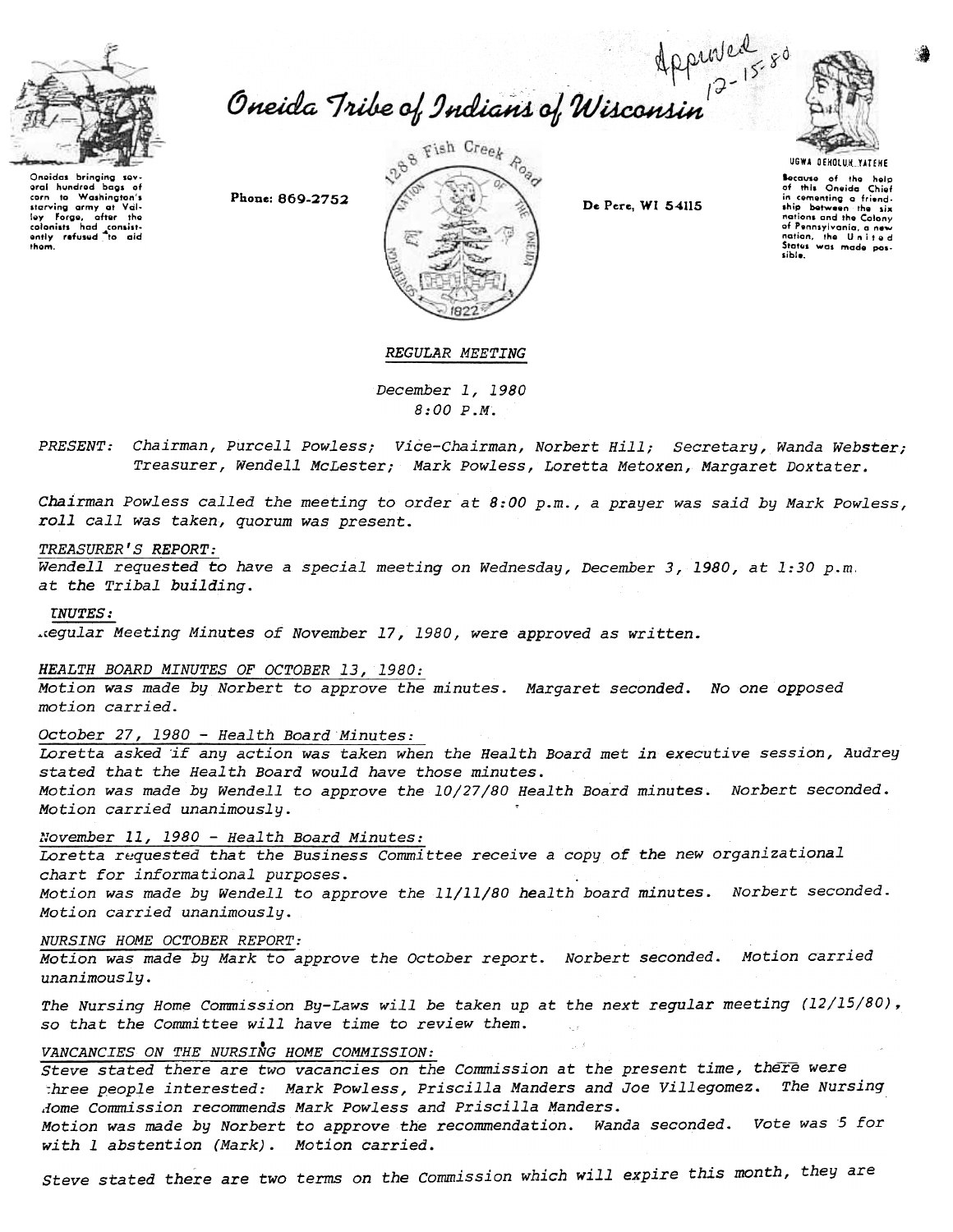)nei a Tribe of Indians of Wisconsin Regular Meeting [2/1/80  $2$  age 2

the terms of Amelia Cornelius and Anna John, and the Nursing Home Commission recommends that :hey be re-appointed.

Ifotion was made by Norbert to approve the recommendation. Mark seconded. Vote was 4 for  $vith$  2 abstentions (Wendell and Loretta). Motion carried.

Discussion followed as to the vacancies be advertised in the community.

#### ~EALTH DIRECTORS REPORT:

Margaret asked if there is any Chemical Dependency program in the schools, as this is where it should be. Audrey stated she will ask the Counselors if this is possible. Chairman Powless stated if this is what the Business Committee wants, they should give direction to the Director if this program.

Motion was made by Mark that the Business Conunittee direct Ken Cornelius to set up a meeting with the four school districts to plan a program, and present the plan to the Committee at the next regular meeting. Loretta seconded. Motion carried unanimously.

Motion was made by Wendell to approve the Health Directors report. Loretta seconded. No one approved, motion carried.

Audrey stated the Health Center budget for FY' 81 will be \$1,228.092.00 the indirect cost will amount to \$229,000. which will be 23.2%.

Mark asked if the Doctors at the Health Center can provide services in other hospitals other that st. Marys Hospital. Audrey stated our Doctors don't have privi1ages at any other hospitals, just St. Marys.

Audrey stated she received 5 bids for the expansion of the Health Center, there were two in which had low bids, they were: Pankow and Liefering of Plymouth and Schwenberg out of Kaukauna. She choose to go with Schwenberg as he has done work for the Health Center before. Motion was made by Wendell that Schwenberg be awarded the bid for the Health Center expansion. Loretta seconded. No one opposed, motion carried. (Total bid package is \$145,286.00).

Audrey requested to seek funds through a loan in the amount of \$23,000, this would be needed by the time the construction is completed, the first of April, 1981. The total amount may not be needed as by that time, there may be more third-party monies available. Motion was made by Loretta that Audrey seek \$23,000 for construction funds. Wendell seconded. Mark asked if the motion could be amended to add "Audrey get in contact with the Bank in which the Tribe does business with at the present, which is the State Bank of DePere". Motion carried unanimously.

Audrey stated that there will be a hearing for Ben Vieau concerning unemployment compensation on December 3,1980. It was decided that the Tribe would stay with the decision they had made until the Lawyers come up with a recommendation.

#### PLANNING OFFICE:

The Oneida Reservation Native American Owned Business Study is informational and will be distributed locally. The O.E.D.P. is the final draft and will also distributed.

Carl stated the Brown County Planning Commission will be meeting on Wednesday night at 7:30 (12/3/80) and the second item on the adgenda is sewer easement to the Tribe's airport lands. He also stated the Commission wants the Tribe to know that there are height restrictions and that the airport makes noise. Wendell stated the Business Committee should attend the meeting on wednesday night.

#### MUSEUM REPORT:

Motion was made by Mark to approve the report. Wendell seconded. No one opposed, motion carried.

LIBRARY BUDGET AND VACATION REQUEST:<br>Motion was made by Wendell to approve the library budget contingent on monies coming in. Norbert seconded. Motion carried unanimously.

Motion was made by Loretta to approve the vacation request of Barbara on 12/8/80 to 12/12/80.